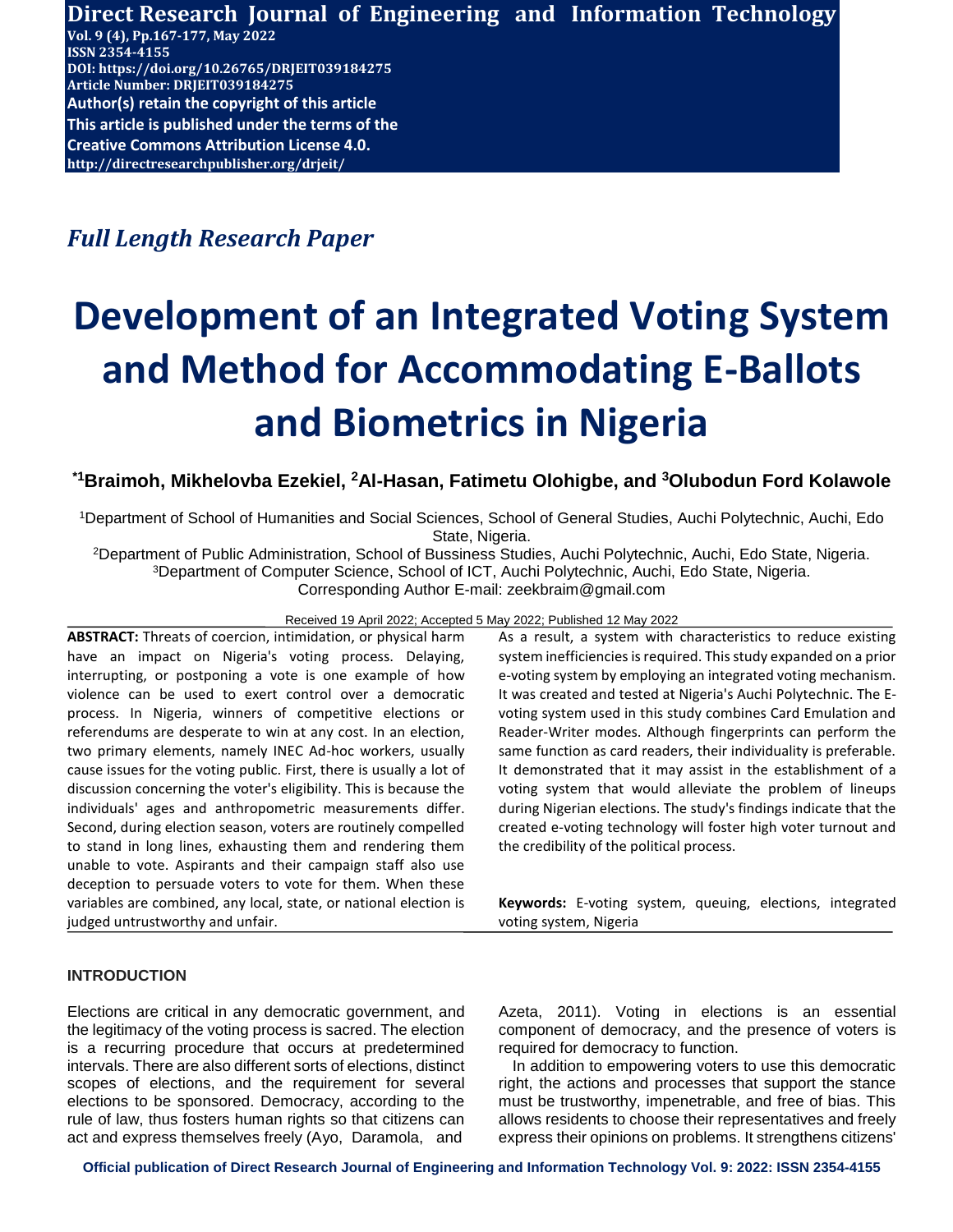confidence and trust in a government or agency as it functions successfully and provides for an orderly handover of power.

Nigerian society is becoming more web-oriented and interactive, and people are beginning to set demanding requirements for government service delivery using new electronic delivery systems, taking advantage of the high degree of flexibility in services offered by the private sector, particularly the Internet (Ayo et al., 2011).

Transparency is an important issue for elections and the nature of an electoral system: ordinary voters should be able to recognize and see the technique of casting and counting ballots, even if they have little knowledge and trust. Throughout history, various polling systems have evolved, ranging from simple handwritten paper ballots to internet voting schemes that simply allow users to check in and vote from the comfort of their own homes using their personal computers (Hasan et al., 2014).

The electoral system is critical to the global survival of democracy. The Independent National Electoral Commission (INEC) of Nigeria, a government agency charged with the conduct and supervision of elections, has begun modernizing its information technology infrastructure by migrating from an outdated analogue voting system heavily reliant on inaccurate paper records and polling cards to the newer Electronic Voting System (EVS) (Adeshina, 2007).

The Electronic Voter Registry (EVR) is at the heart of EVS, capturing the names of all qualifying voters to eliminate overlap and hence minimize discrepancies in the voting process (Adeshina, 2007; Ayo et al., 2011). As a result, the EVR is utilized in Nigeria to ensure free and equitable elections. As part of the modernization process, INEC intends to inventory and spatially locate the agency's 120,000 polling locations dispersed across the country (Adeshina, 2007). Current events in Nigeria, where terrible election management has left countless individuals devastated, are causing tremendous concern among foreign leaders. As a result, attempts are being made to implement a voting system that is visible, convenient, and dependable. This study is one of several efforts aimed at ensuring a transparent electioneering process.

## **Literature review**

Elections have become the norm for modern parliamentary governments, which stretch back to the 17th century (Ayo et al., 2011). An election is a formal decision-making method in which a candidate is chosen by a community or society to fill a political position. All political agencies, such as the legislature, as well as private and corporate organizations, such as the appointment of a corporate board of directors, technical club membership, and even philanthropic organizations, conduct elections (Ayo et al., 2011; Hasan et al., 2014).

There are many styles or divisions of elections conducted in most representative political structures

related to the numerous levels of public government or regional authority. Common types of election categories are given thus (Ayo et al., 2011):

Presidential Elections Parliamentary Elections Governorship Elections Local Government Elections

Considering our defined domain, that is, there are also different forms of elections within the polytechnic political realm that are carried out based on specific parameters that help to delineate the polytechnic staff/students into groups such as Academic or Non-Academic, Senior Staff, Cooperative Union, Students Unions to name a few. Nigeria's diverse ethnic groups also have numerous ways of choosing their rulers (e.g., Obas, Emirs, Igwes, etc.) and their traditional kingdoms. There are two (2) main categories in which voting systems can be classified: traditional or paper voting systems and electronic voting systems (Hasan et al., 2014). Whatever voting system is used, it must be able to withstand a range of fraudulent activities. Voters and candidates should be able to accept an election result if it is sufficiently transparent and understandable. The most difficult aspect of traditional voting procedures is the tallying form. The manual approach is imprecise, which is a major flaw in this system that has sparked a lot of controversy (Hasan et al., 2014; S. Heiberg, 2012).

Even in recent presidential elections, complaints regarding the ballot counting procedure occurred after the US presidential elections in 2000. (Hasan et al., 2014). Ballots might be shifted during tally counting, and ballot markings can be difficult to detect and understand (Ayo et al., 2011; Hasan et al., 2014). Because the voting exercise has been digitalized to keep count of the tallies using NFC ID systems to prevent multiple voting, voter misidentification, and the confusion of discriminating between poorly signed ballots, we have been able to sufficiently simplify the repetitive task of tallying and mitigate voter fraud, long queues, save time, and, of course, improve efficiency.

NFC technology improves usability by allowing users to connect their ID card to their computer in a simple and basic manner (Ok, Coskun, and Aydin, 2010). Only NFC cards, being the critical entry mechanism of a voting system, might make it vulnerable to attacks (Ok, Coskun, and Aydin, 2010).

Having only an ID card, on the other hand, allows a voter to cast several ballots using different voter ID cards. Still, the study was able to modify the NFC system to relate and respond to identities already captured in a prepared database by allowing voting actions to take place once for each voter's bio-data but rejecting a second try/attempt and refusing to identify any smart card or tag containing voter's information that was not found to have been preserved in the database for accurate biometric testing.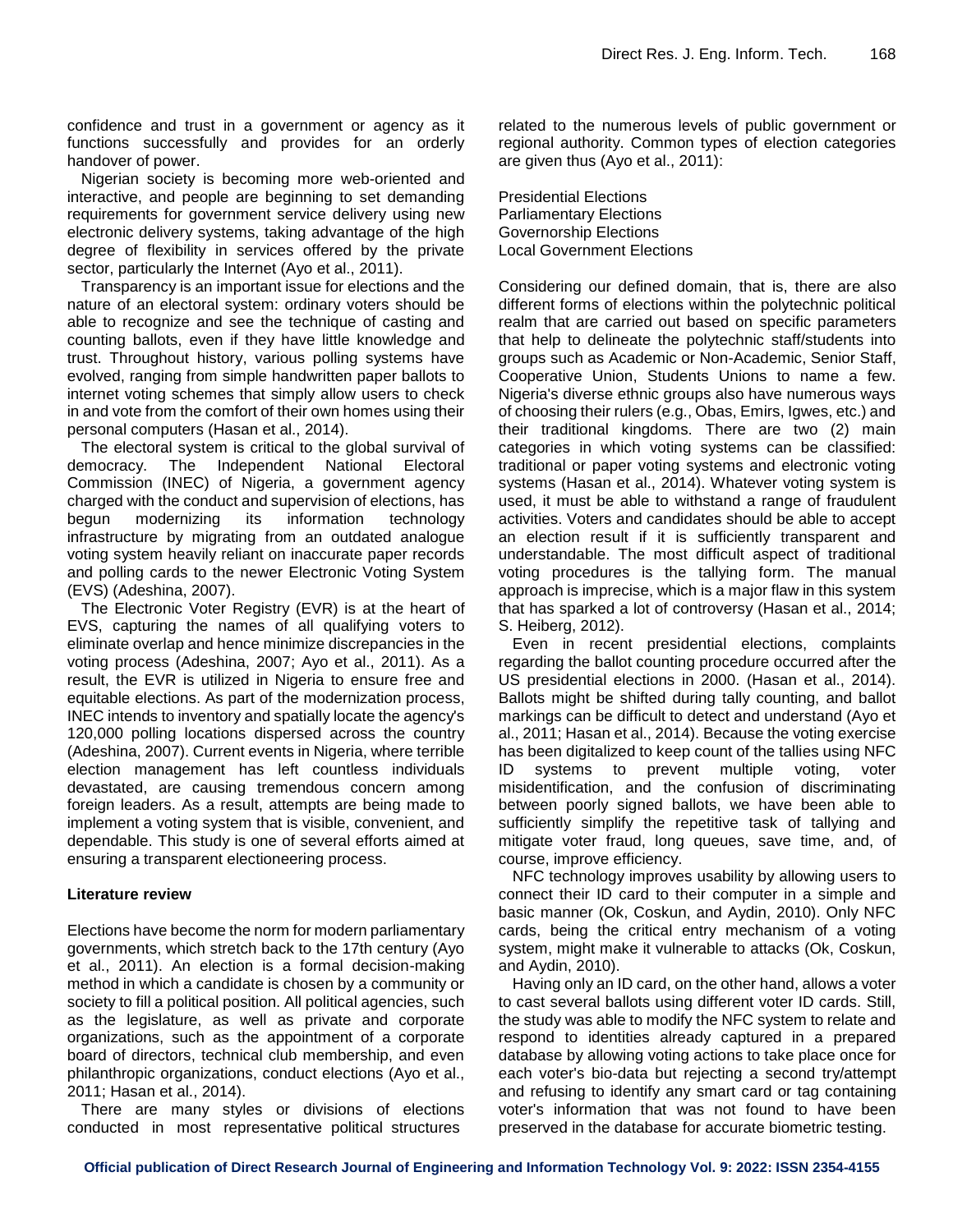Biometrics in voting processes have been praised because fingerprints are unique to each individual. Still, the difficulties of having multiple fingers that the finger sensor fails to recognize during national primary elections, as was seen in the 2015 elections when President Goodluck Ebele Jonathan and his wife, Dame Patience Jonathan, were unable to vote due to a fingerprint sensor failure, makes the use of smart cards and tags a viable option for this study.

The new technology connects voters' smartcards or tags to a predefined database, where the voters' NFC ID card details match their bio-data that was previously encoded in an encrypted chip. After the authentication and matching of the two results, the voter is allowed to vote. By automating and using a synchronized system of identity schemes, the method eliminates the risk of any unauthorized entries.

In a nutshell, biodata of voters are collected in the voters' registration system before voting in the practical use of smart cards or tags with encrypted chips; these smartcards or tags are linked to an existing database to which individual voters' data or basic facts are allocated. No two smartcards or tags can be used interchangeably.

Because the chips record every data for specific usage, the algorithm is created or coded to allow voting with one card just once in every election exercise or voting procedure. Because the data has not been assigned to a specific card or tag, it will not be eligible to vote. In the long term, it eliminates the indecencies of fraud suggested by OK, Coskun and Aydin (2010) in their study.

# **Types and functionality of the NFC**

NFC enabled devices to communicate with each other using electromagnetic waves; this NFC technology supports three modes of communication; they are:

a. Peer to peer mode, e.g. sharing information on Xenda, Bluetooth or Xshare.

b. Reader-Writer mode- With this, devices communicate with each other using electromagnetic induction, in which active properties are transmitted through radioactive waves. The passive device uses signal response back to signal using the load modulation techniques.

c. The card emulation mode uses encrypted data in smart cards, phones, and tags to reveal data in its storage chips

when swiped over a sensitive electronic device with which it is programmed to interact.

This study's locally manufactured E-voting system combines Card Emulation and Reader-Writer modes. Although fingerprints may perform the same functions as card readers, their uniqueness makes them preferable to card readers, which is fine. Given the population and vast

traffic of voting activities in some elections, smart cards and tags are more efficient in reaching out to significant people over a large area or spread. Even though smart cards are vulnerable to fraud and manipulation, they are thought to be faster in terms of allowing accreditation and voting to take place virtually simultaneously. Voters' information is processed and recorded in a pre-existing database or a dedicated database via email or any other platform while utilizing the smartcard. In this situation, the card reader is thought to be more efficient because it can recoup voters' bio-data and recognize any card-carrying same when swiped across the surface of any sensitive gadget designed to communicate with it for such purposes.

## **Challenges with Smart Cards/Tags**

1. Easily manipulated

2. Handlers or electoral umpires (custodians) may hoard, withhold or hide cards from helpless voters due to corrupt influences who want to rig elections in favour of any powerful politician.

3. The process is only very effective for a literate population.

4. Identity theft is a possibility.

The advantage of smart cards or tags over the fingerprint option is that at times when the traffic of humans or voting exercise is high, the fingerprint option may develop glitches when the sensor finds it difficult to recognize some fingers; this was very common in 2015 general elections in Nigeria which then necessitated the use of incidence forms albeit the abusive use of the incidence form with careless abandon. Similarly, facial recognition smart devices could enable voters to vote even from their homes using application software for such purposes. Still, again, this method is considered most efficient for a widely literate population or society.

## **Other problems confronting the adoption of E-voting in Nigeria**

1. The selfish ambition of politicians who often seek ways to manipulate the outcome of elections.

2. The reluctance on the part of the government to embrace the e-voting option

3. The poor condition of energy supply in most remote places in Nigeria, albeit the slow pace of development and patronage of renewable or gridless energy sources for powering E-voting devices.

4. Poor internet accessibility in Nigeria has no widespread presence of internet facilities in most rural and semi-urban settlements in Nigeria.

# **The impotence of the E-Voting System/Process**

1. Decongestion of polling units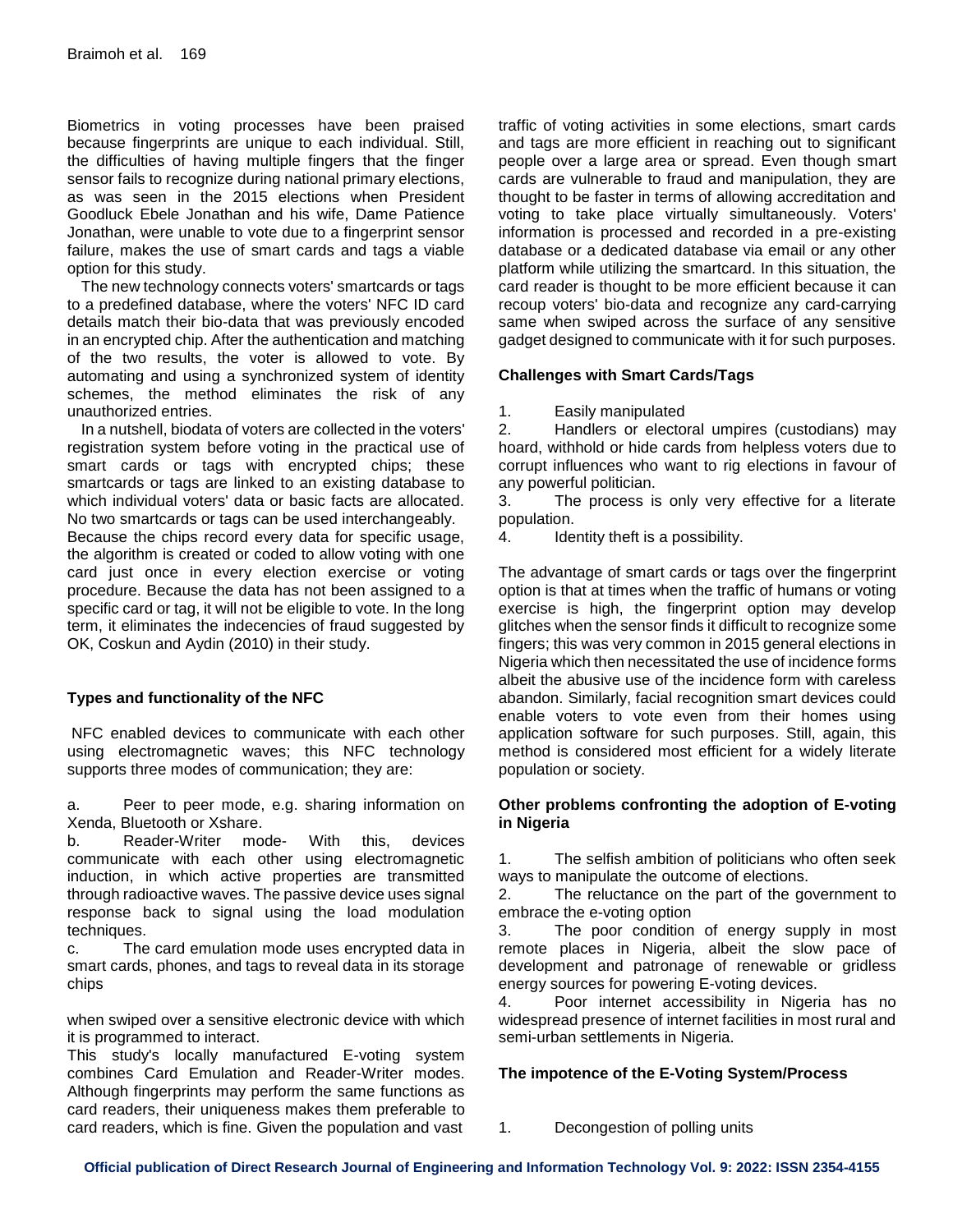2. Innovative technology is potent for eliminating the fraud associated with conventional voting procedures

3. The use of e-voting facilitates a process that requires little or no strict supervision.

4. The use of e-voting will eliminate the tension associated with the election and reduce the incidence of electoral violence in Nigeria.

5. E-voting combined with sufficient voters' education can be conducive to the election in a mixed society of both literate and illiterate populations.

6. E-voting saves time and resources.

#### **Electoral Violence in Nigeria**

In many general elections in Nigeria, local and international observers seem to have been unanimous in their reports that elections in Nigeria generally fall below internationally accepted standards. For instance, the 1999 election that brought Chief Olusegun Obasanjo to power was said to have been marred by widespread fraud Priye (2010). As Harry and Kalagbor (2021) put it, the democratic experience since 1999 has been fraught with so many undemocratic tendencies and practices, rigging, violence, voters' apathy, vote-buying, etc.

Nigeria's electoral system and processes have been characterized by so much fraud and other irregularities, thereby denying a vast majority the right to choose who governs them genuinely. (Harry and Okagbor, 2021) These study has helped influence our urge to seek to provide affordable solutions to the problem of elections and all other cries generally associated with voting in Nigeria.

#### **Theoretical framework**

Technology Acceptance Model (TAM) is one of the theories used to explain internet or electronic device usage and its acceptance in society. The theory posited that the new device user perceives its usefulness and the ease to use it can be used to explain their acceptance of the device (Chuttur, 2009; Dwivedi et al., 2017). Thus, the extent to which the user sees the importance of technology and the time to which the user feels they can easily use it is critical to their willingness to use the technological device.

Halewood and Surya (2012) outlined how technology can be helpful to electorates in enhancing the electoral process. One of the ways to cast and secure votes electronically and efficiently, most especially by the electorates is through e-voting device or technology. The e-voting system or device uses several ICT applications and tools that can support the process of casting votes during election at every stage, from voter's identification, biometrics, casting votes and counting the votes in a fast and reliable manner. The e-voting device has the following advantages to the electoral system:

 Enhance quick access to voter's verification exercise

 Improved access to an effective and efficient voting system using the device.

 It allows a more efficient and transparent counting of votes

Make the process more efficient and transparent

• Reduce the incidence of electoral malpractice.

• They also help teach the culture of credibility and fairness into the electoral system.

#### **METHODOLOGY**

The research design is the methodology adopted for this study. This methodological approach enables the researcher to elicit responses from the respondents through the administration of questionnaires. The study population comprises 116 staff from the three departments (Humanity and Social Science 70, Basic Science 23, Languages 23) that make up the School of General Studies. A simple random technique was used to sample 79 respondents from the targeted population. The researchers' structured research instrument is a five-point Likert scale composed of twelve items used for data collection. The instrument has response options of Strongly Agreed (SA) 5points, Agree (A) 4points, Undecided (UN) 3 points, Disagreed (D) 2points, and Strongly Disagreed (SD) 1point. The simple percentage was used to analyze the data derived from the survey using the Statistical Package for Social Sciences (SPSS) version 22.

## **RESULTS**

According to the data in (Table 1), the mean response/result of the respondents in items 1, 2, 3, and 4 of research question one is 4.74, 4.09, 4.70, and 4.71, with a grand mean of 4.57. As a result, there is widespread acceptance of the influence of the created e-voting system, in which the legitimacy of votes and voters is verified using technologies such as NFC and biometric registration. The respondents agreed that the designed evoting system is long-lasting and practical, secure, and offers effective NFC and biometric registration; it will eliminate election malpractices and aid in the validity of votes cast, promoting the legitimacy of the voting process. According to the statistics in (Table 2), the mean responses/results of respondents in items 5, 6, 7, and 8 of the survey are 4.27, 4.30, 4.20, and 4.19, with a grand mean of 4.24. The study discovered that respondents agreed that the features of the developed e-voting system's voter identification biometric are enhanced to perform optimally, that the voter identification biometric developed from the e-voting system is better than the manual registration system in use, that the voter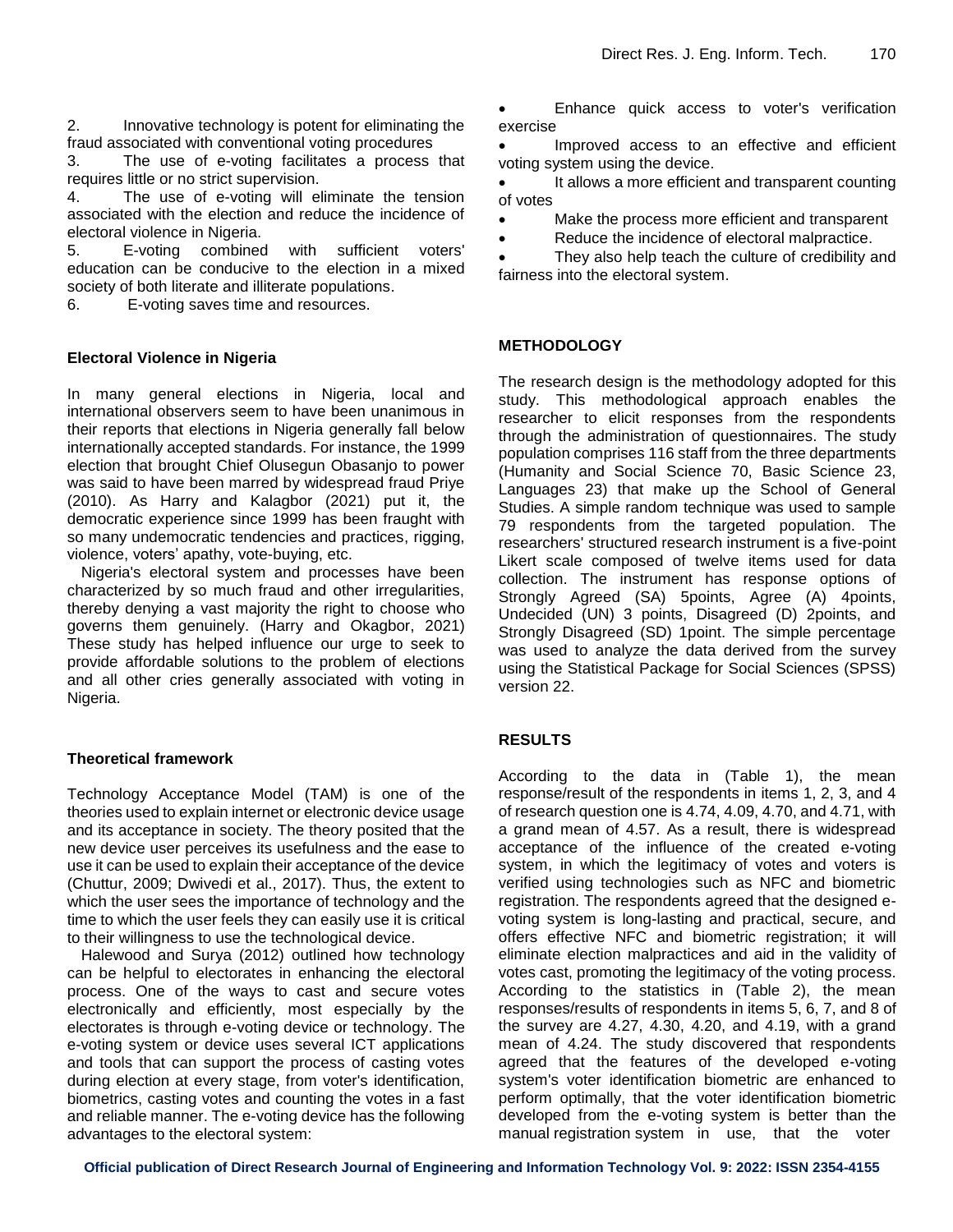**Table 1:** To develop a secured e-voting system where the authenticity of votes and voters are ensured using mechanisms such as NFC and biometric registration.

| <b>ITEM</b>                                                                                                                |            | Response    |                          |                |           |      | Remark   |
|----------------------------------------------------------------------------------------------------------------------------|------------|-------------|--------------------------|----------------|-----------|------|----------|
|                                                                                                                            | SΑ         | A           | UN                       | D              | <b>SD</b> |      |          |
| The developed e-voting system is durable and effective                                                                     | 60 (75.9%) | 19(24.1%)   |                          |                |           | 4.76 | Accepted |
| The developed e-voting system is secured and ensures<br>practical NFC and biometric registration                           | 13(16.5%)  | 62(78.5%)   | $4(5.0\%)$               |                |           | 4.09 | Accepted |
| The developed e-voting system will erase malpractices during<br>elections                                                  | 55(69.6%)  | 24(30.4%)   | $\overline{\phantom{0}}$ | $\blacksquare$ |           | 4.70 | Accepted |
| The developed e-voting system will aid the authenticity of votes<br>cast and promote the legitimacy of the voting process. | 63(79.7%)  | $9(11.4\%)$ | $7(8.9\%)$               | $\blacksquare$ |           | 4.71 | Accepted |
| Grand mean                                                                                                                 |            |             |                          |                |           | 4.57 | Accepted |
| Source: Field Survey (2022)                                                                                                |            |             |                          |                |           |      |          |

Source: Field Survey, (2022)

**Table 2:** To improve voter identification since biometric features cannot be shared.

| <b>ITEM</b>                                                                                                                 | Response  |           |            |   |    | Mean | Remark   |
|-----------------------------------------------------------------------------------------------------------------------------|-----------|-----------|------------|---|----|------|----------|
|                                                                                                                             | SΑ        | A         | UN         | D | SD |      |          |
| The features of the voter's identification biometric of the developed e-<br>voting system are enhanced to perform optimally | 21(26.6%) | 58(73.4%  |            |   |    | 4.27 | Accepted |
| The voter's identification biometric developed from the e-voting system<br>is better than the manual registration system.   | 24(30.4%) | 55(69.6%) |            |   |    | 4.30 | Accepted |
| The voter's identification biometric capture the electorate's fingerprints<br>properly and speedily                         | 16(20.3%) | 63(79.7%) |            |   |    | 4.20 | Accepted |
| The voter's identification biometric features of the developed e-voting<br>system are practical and efficient.              | 19(24.1%) | 56(70.9%) | $4(5.0\%)$ |   |    | 4.19 | Accepted |
| <b>Grand mean</b><br>$\sim$<br>-- - - -<br>(0.000)                                                                          |           |           |            |   |    | 4.24 | Accepted |

Source: Field Survey, (2022)

**Table 3:** To ease the queuing problem during the voting period in elections.

| <b>ITEM</b>                                                                                                 | <b>Response</b> |                          |                |   |                | Mean | Remark   |  |
|-------------------------------------------------------------------------------------------------------------|-----------------|--------------------------|----------------|---|----------------|------|----------|--|
|                                                                                                             | SΑ              | A                        | <b>UN</b>      | D | <b>SD</b>      |      |          |  |
| The developed e-voting system is fast<br>and reliable                                                       | 11(13.9%)       | 68(86.1%)                | $\blacksquare$ |   | -              | 4.14 | Accepted |  |
| It will help to erase the challenge of<br>queuing during verification and voting in<br>elections            | $9(11.4\%)$     | 67(84.8%)                | 3(3.8%         | ۰ | $\blacksquare$ | 4.08 | Accepted |  |
| The e-voting machine developed will<br>help to encourage a large turnout of<br>electorates during elections | 64(81.0%)       | 15(19.0%)                | $\blacksquare$ |   |                | 4.81 | Accepted |  |
| It will give legitimacy to the electoral<br>process                                                         | 79(100.0%       | $\overline{\phantom{a}}$ |                |   |                | 5.0  | Accepted |  |
| Grand mean                                                                                                  |                 |                          |                |   |                | 4.51 | Accepted |  |

Source: Field Survey, (2022)

identification biometric captures the electorate fingerprints properly and quickly, and that the voter identification biometric features of the developed e-voting system. Because biometric traits cannot be shared, the investigation concludes that the created e-voting method has broad acceptance for improving voter identification. According to the data of the respondents in (Table 3), the mean responses/results of the respondents in item 1, 2, 3, and 4 of research question three are 4.14, 4.08, 4.81, and 5.0, with a grand mean of 4.51.

Thus, the analysis reveals that the created e-voting method is generally acceptable for easing the problem of queuing during the voting time on election days.

According to the findings of the study, respondents agreed that the developed e-voting system is fast and reliable, that it will help to eliminate the challenge of queuing during verification and voting in elections, that the designed e-voting machine will help to encourage large turnout of electorates during elections, and that it will provide legitimacy to the electoral process in Nigeria.

#### **DISCUSSION**

Elections are central features in every democracy. This is because of the moderating, and mitigating effects

**Official publication of Direct Research Journal of Engineering and Information Technology Vol. 9: 2022: ISSN 2354-4155**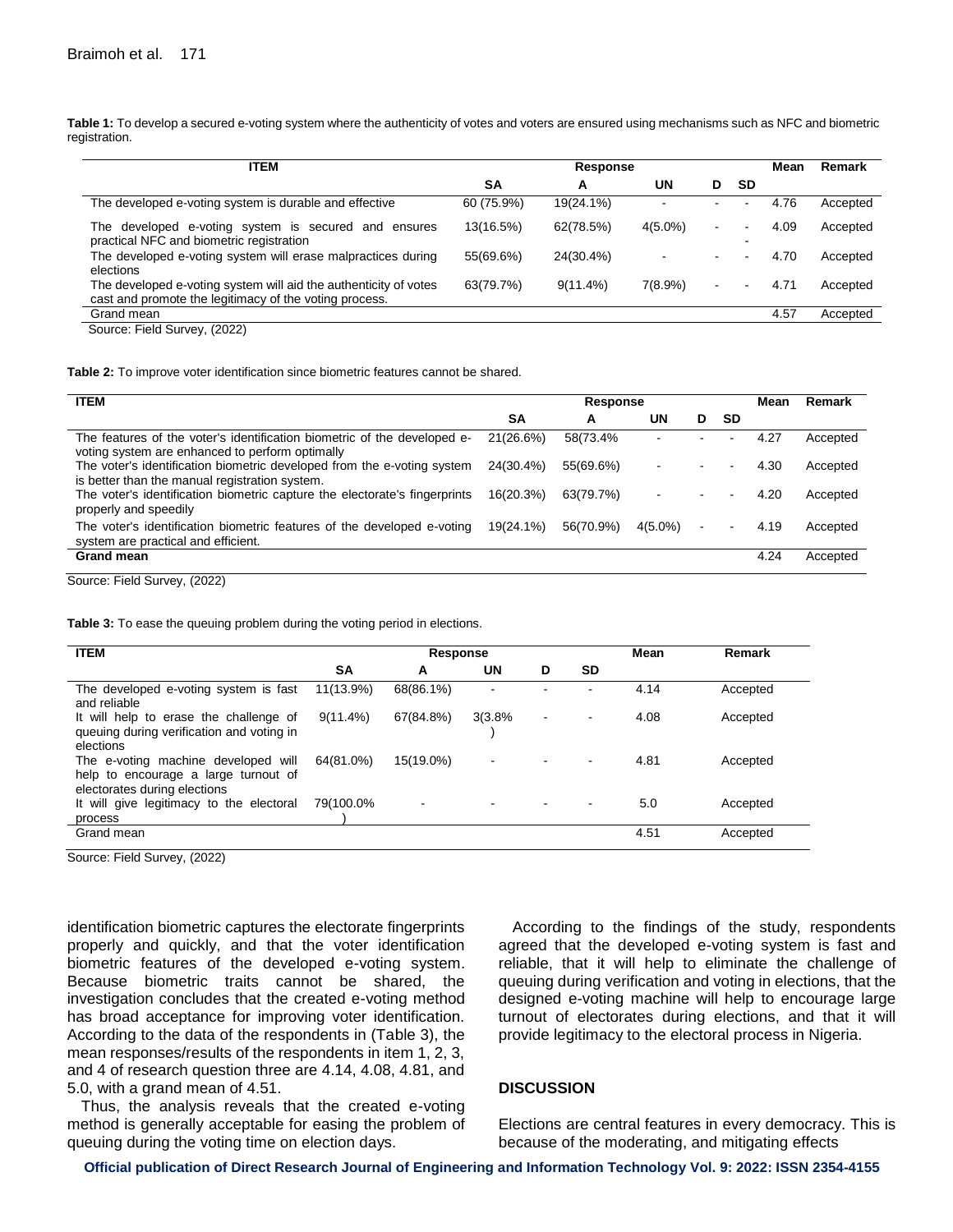elections have on the process of political recruitment and in ensuring stability in society. At all levels of governance, the nation's elections are characterized by violence. Violence mar as high as 70 percent of Nigerian elections resulting in deaths, destruction of properties, maiming, etc. Successive governments have made frantic efforts to institutionalize and consolidate democracy, embarking on various electoral reforms with little or no result concerning curbing electoral violence (Kalagbor and Harry, 2021).

Thus, in the quest to ascertain the developed e-voting system's authenticity, the study revealed that the developed e-voting system is durable and practical, ensures effective NFC and biometric registration, and will erase malpractices during elections, promote credibility and legitimacy to the voting process in Nigeria. The findings of this study confirm the yearning and desire of Malkawi, et al. (2009); they posited that e-voting usually embraces correctness, robustness against fraudulent election behaviours, coherence, consistency, security, and transparency of voting, which are all critical requirements for the integrity of an election process.

The voter's identification biometric capture the electorate's fingerprints speedily, adequately, effectively, and efficiently. Moreso, to determine if the developed evoting device improves voter's identification and biometric, the study discovered that the voter's identification biometric of the developed e-voting system is enhanced to perform optimally and better that the manual registration system in use. The study position was affirmed by Okediran and Ganiyu (2015); they observed that the design of any voting system, whether electronic or manual, must satisfy several sometimes competing criteria, including a high degree of security and accuracy, eligibility and authentication, integrity, verifiability and suitability, reliability, flexibility, performance and scalability. These features listed are critically embedded in the developed integrated e-voting system.

For election to be free, fair and credible in the modern age, it must be e-voting that will entrust acceptability and legitimacy. It is generally considered that a critical component of electronic government is e-voting as a means of facilitating the participation of citizens in elections and public debates. Furthermore, to establish if the e-voting system will ease the problem of queuing during the voting period in Nigerian elections, the study revealed that the developed e-voting system is fast and reliable during verification exercises and voting in elections and, as such, will encourage large turnout of electorates during elections and give legitimacy to the electoral process. The study supports the observation of Kohno et al. (2003); they posited that any election system must be sufficiently robust to withstand a variety of fraudulent behaviors and must be sufficiently transparent and comprehensible that voters and candidates can accept the results of the election. Thus, for a society to be consensusbased or democratic, elections and voting remain fundamental and crucial.

## **Conclusion**

Citizens must vote in order to participate in any democratic process. This study investigates the credibility of the integrated e-voting device system in Nigeria's quest for credible elections. However, the concept of free, fair, and reasonable approved elections in Nigeria remains a contentious issue. The validity and trustworthiness of elections in the past have been warped by ardent malpractices, manual registration, and voting patterns, which do not all imply the same thing to everyone. As the number of e-government apps develops, so does the popularity of e-voting. It is gaining popularity as a potential alternative to traditional election systems for generating accurate and trustworthy results. As a result, several countries are experimenting with various e-voting models and approaches to allow voting through various electronic channels. The introduction of e-voting will surely allow voters to cast their votes with credibility, facilitate quick vote casting, allow huge participation in elections by those qualified to vote, boost voter turnout, and widen access to the voting process for voters with disabilities.

## **ACKNOWLEDGEMENTS**

This research was supported by the Tertiary Education Trust Fund (TETFUND), Nigeria, and the authors wish to express their gratitude to TETFUND for their kind approval.

#### **REFERENCES**

- Adeshina, T. (2007). GIS Prevails Despite Unnavigable Terrain and Political Unrest Nigerian Voting System Modernized. Retrieved December 27, 2020, from https://www.esri.com/news/arcnews/summer07articles/nigerianvoting.html
- Ayo, C. K., Daramola, J. O., and Azeta, A. A. (2011). Developing a Secure Integrated E-Voting System. In Handbook of Research on E-Services in the Public Sector (pp. 278–287). IGI Global. <https://doi.org/10.4018/978-1-61520-789-3.ch022>
- Chuttur, M.Y. (2009). Overview of the Technology Acceptance Model: Origins, Development and Future Directions, USA, Indians University. Sprouts: Working Papers on Information System, Vol. 9.
- Dwivedi, Y. K., Rana, N., Jeyaraj, A, and Clement, M.(2017). Reexamining the Unified Theory of Acceptance and Use of Technology (UTAUT): Towards a Revised Theoretical Model, *[Information](https://www.researchgate.net/journal/Information-Systems-Frontiers-1572-9419) Systems [Frontiers,](https://www.researchgate.net/journal/Information-Systems-Frontiers-1572-9419)* 21(3):1-16
- Halewood, N. J. and Surya, P. (2012). Mobilizing the Agricultural chain, *information and communication for development*, 31 – 44.
- Harry, D. M., and Kalagbor, S. B. (2021). Electoral violence and democratic consolidation in Nigeria: Issues and challenges, *Advances in Social Sciences Research Journal,* 8(7): 140-156
- Hasan, S. M., Anis, A. M., Rahman, H., Alam, J. S., Nabil, S. I., and Rhaman, M. K. (2014). Development of electronic voting machine with the inclusion of Near Field Communication ID cards and biometric fingerprint identifier. In 2014 17th International Conference on Computer and Information Technology (ICCIT) (pp. 383–387). IEEE. https://doi.org/10.1109/ICCITechn.2014.7073090.
- Kalagbor, S. B. and Harry, D. M. (2021). "Development Policy, Plan and Economic Diversification in Nigeria: Perspectives on Economic